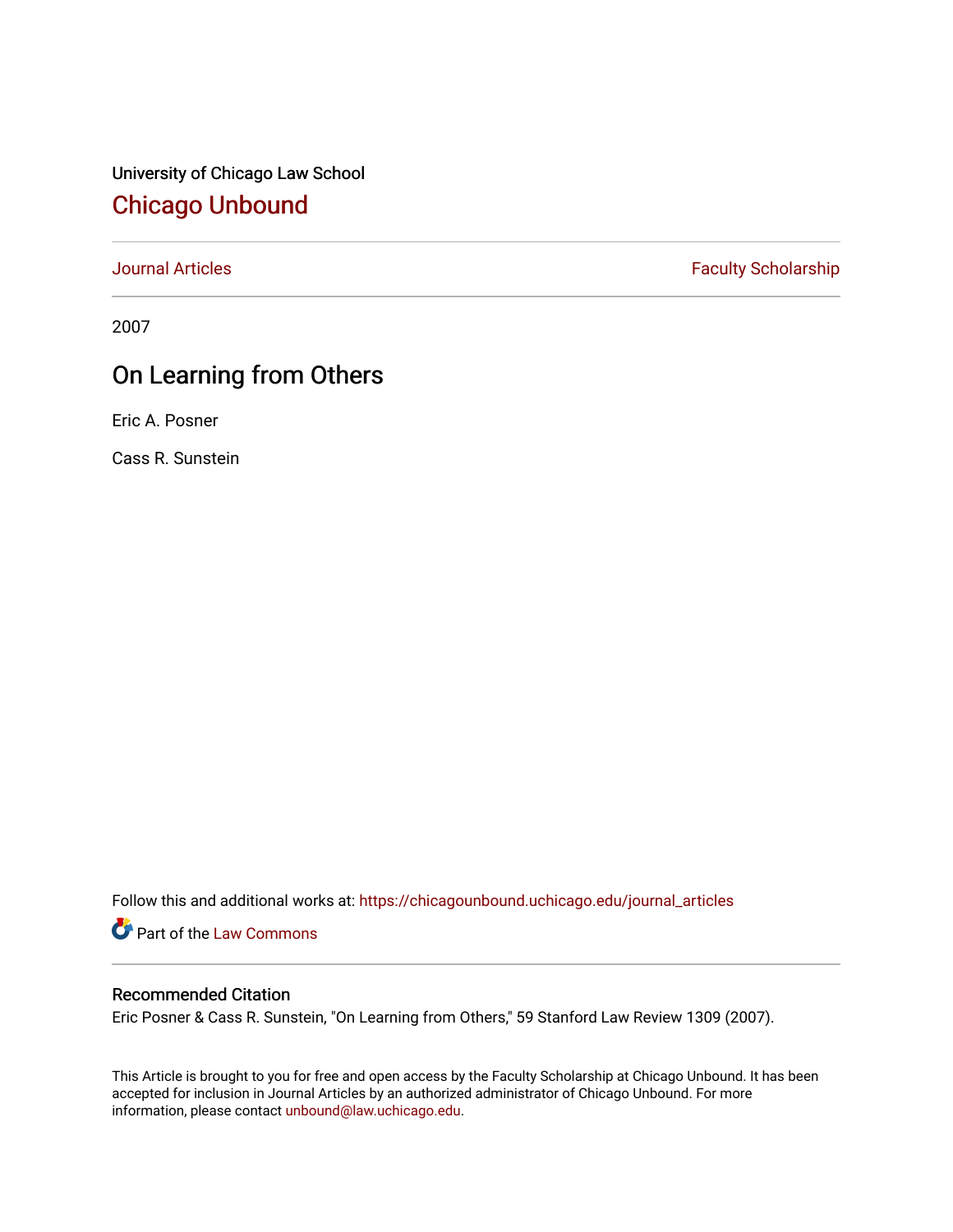# **RESPONSE**

### **ON LEARNING** FROM OTHERS

### Eric **A.** Posner\* and Cass R. Sunstein\*\*

Some people think that the practices of many courts in many countries, or in many relevant countries, offer helpful guidance to courts in other countries, when those courts are approaching hard or novel questions.' In their view, the practices of many courts create a body of law in which other courts should be highly interested. The obvious question is: Why?

In *The Law of Other States*,<sup>2</sup> we attempt to make progress on this question. Our focus was not principally on the use of foreign precedents in the constitutional rulings of the U.S. Supreme Court. We meant to take that controversial and specialized problem as part of a much more general one, which involves courts in one jurisdiction using the decisions of courts in other jurisdictions. Within the United States, state courts frequently refer to the decisions of other state courts, even when construing state constitutions.<sup>3</sup> The high courts of many nations refer to the decisions of high courts of other nations.<sup>4</sup> The problem is that it is not self-evident that the practices of courts  $A$ -Y should be taken as valuable or informative for court *Z.* Exploration of that problem might also illuminate the question of whether and when a legislator or administrator in one state should attend to the decisions of legislators or administrators in other states.

Our principal submission was that the problem is helpfully approached through the lens of the Condorcet Jury Theorem (CJT). If many people have (independently) decided that  $X$  is true, or that  $Y$  is good, the CJT gives us reason, under identifiable conditions, to believe that *X* is true and that *Y* is

1309

<sup>\*</sup> Kirkland & Ellis Professor of Law, University of Chicago.

<sup>\*\*</sup> Karl N. Llewellyn Distinguished Service Professor, Law School and Department of Political Science, University of Chicago.

*<sup>1.</sup> See, e.g.,* Jeremy Waldron, *The Supreme Court, 2004 Term-Comment: Foreign Law and the Modern* lus Gentium, 119 HARV. L. REv. 129 (2005).

*<sup>2.</sup> See* Eric A. Posner & Cass R. Sunstein, *The Law of Other States,* 59 STAN. L. REV. 131 (2006).

*<sup>3.</sup> See id.* at 133-35.

*<sup>4.</sup> See id.* at 135.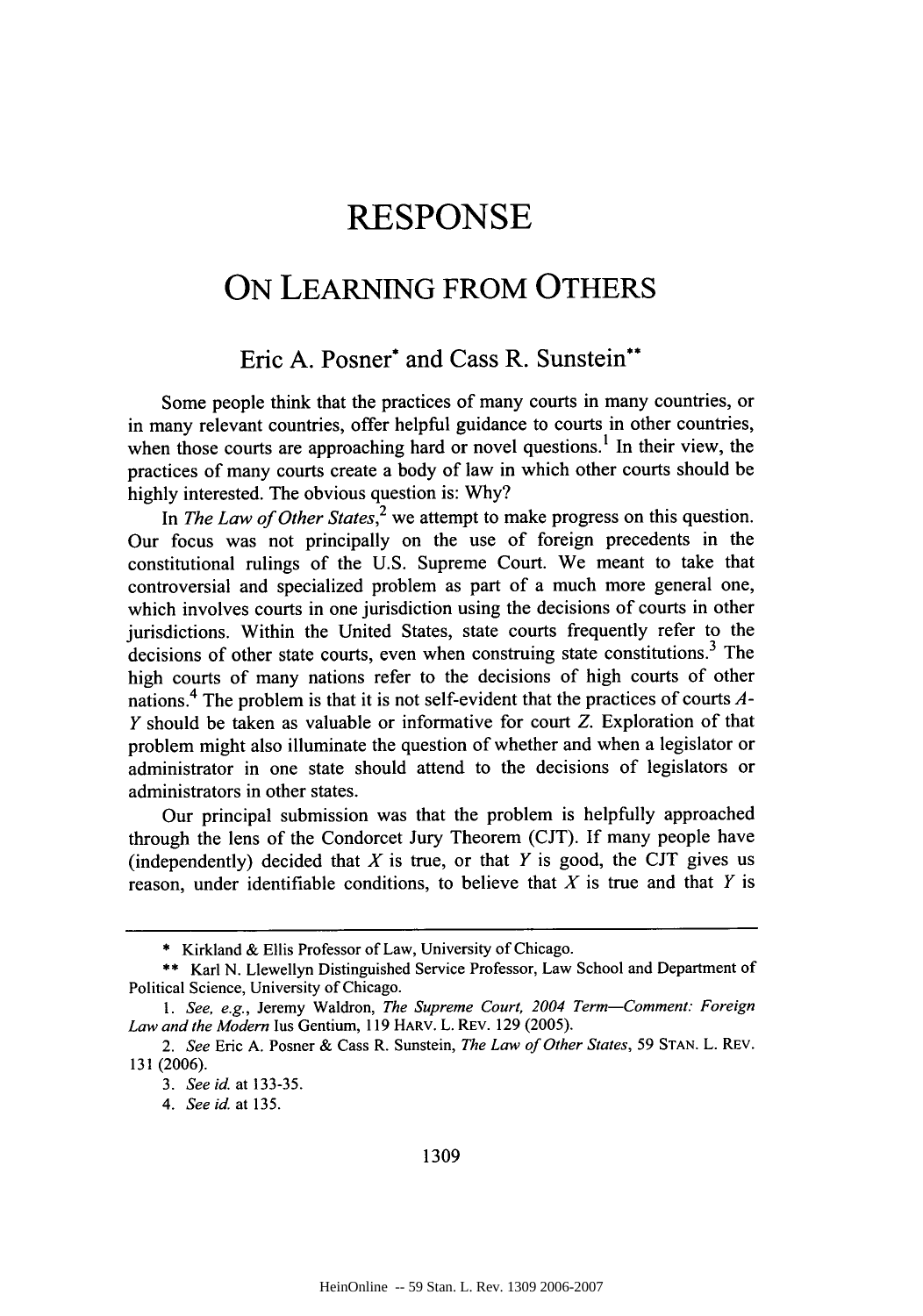good. In our view, the CJT helps to formalize the intuition that if most courts have decided in favor of a certain result, other courts (and perhaps legislators and executive officials as well) should pay attention to their decisions. But if the CJT provides the strongest reason for the practice of consulting the law of other states, it also offers a series of important cautionary notes. If the courts of other states are systematically biased, or if most such courts are in a cascade, or if their judgments do not bear on any relevant proposition, then their conclusions do not deserve much attention. We hope that these points have general implications for the question of whether an institution, either public or private, might pay respectful attention to the decisions of many other institutions on the same topic.

In his generous and illuminating reply, Nicholas Rosenkranz understands us to have defended the U.S. Supreme Court's occasional practice of consulting the decisions of other high courts.<sup>5</sup> But that was not our goal. Using the CJT, we meant to understand not only why a court might be interested in the decisions of other courts, but also on what assumptions that interest might be unjustified. We noted, for example, that originalists might not be especially concerned about the practices of other courts in other nations, because those practices would not bear on the Constitution's original meaning.<sup>6</sup> It would certainly be possible to read our analysis to explain (a) why state courts should pay attention to the decisions of other state courts, (b) why high courts in India and South Africa should pay attention to the decisions of high courts in other nations, and (c) why the U.S. Supreme Court, on certain assumptions about constitutional method, does best to ignore the decisions of high courts in other nations.<sup>7</sup> Rosenkranz's principal argument seems to be that originalists are not likely to be impressed with the CJT approach. We are tempted merely to applaud. But here as elsewhere, things are not quite so simple.

Suppose that the original understanding of the Constitution requires courts to answer some question of fact. Perhaps a restriction of "the freedom of speech" is permissible, on the original understanding, if the government has a very strong reason for imposing the restriction; perhaps the original understanding requires an assessment of the strength of the government's reason. If so, the CJT approach may be compatible with originalism.<sup>8</sup> Imagine that all (relevant) courts, in other nations, believe that restrictions on false commercial advertising are acceptable. That unanimous view may well provide useful information on a pertinent question of fact-whether, for example, restrictions on false commercial advertising are likely to interfere with legitimate political debate or might end up limiting market competition by

*<sup>5.</sup> See* Nicholas Quinn Rosenkranz, *Condorcet and the Constitution: A Response to* The Law of Other States, 59 STAN. L. REv 1281 (2007).

*<sup>6.</sup> See* Posner & Sunstein, *supra* note 2, at 137-38, 150, 172.

**<sup>7.</sup>** Because we did not attempt to identify the proper constitutional method, we did not come to a final conclusion on this question.

*<sup>8.</sup> See* Posner & Sunstein, *supra* note 2, at 137-38.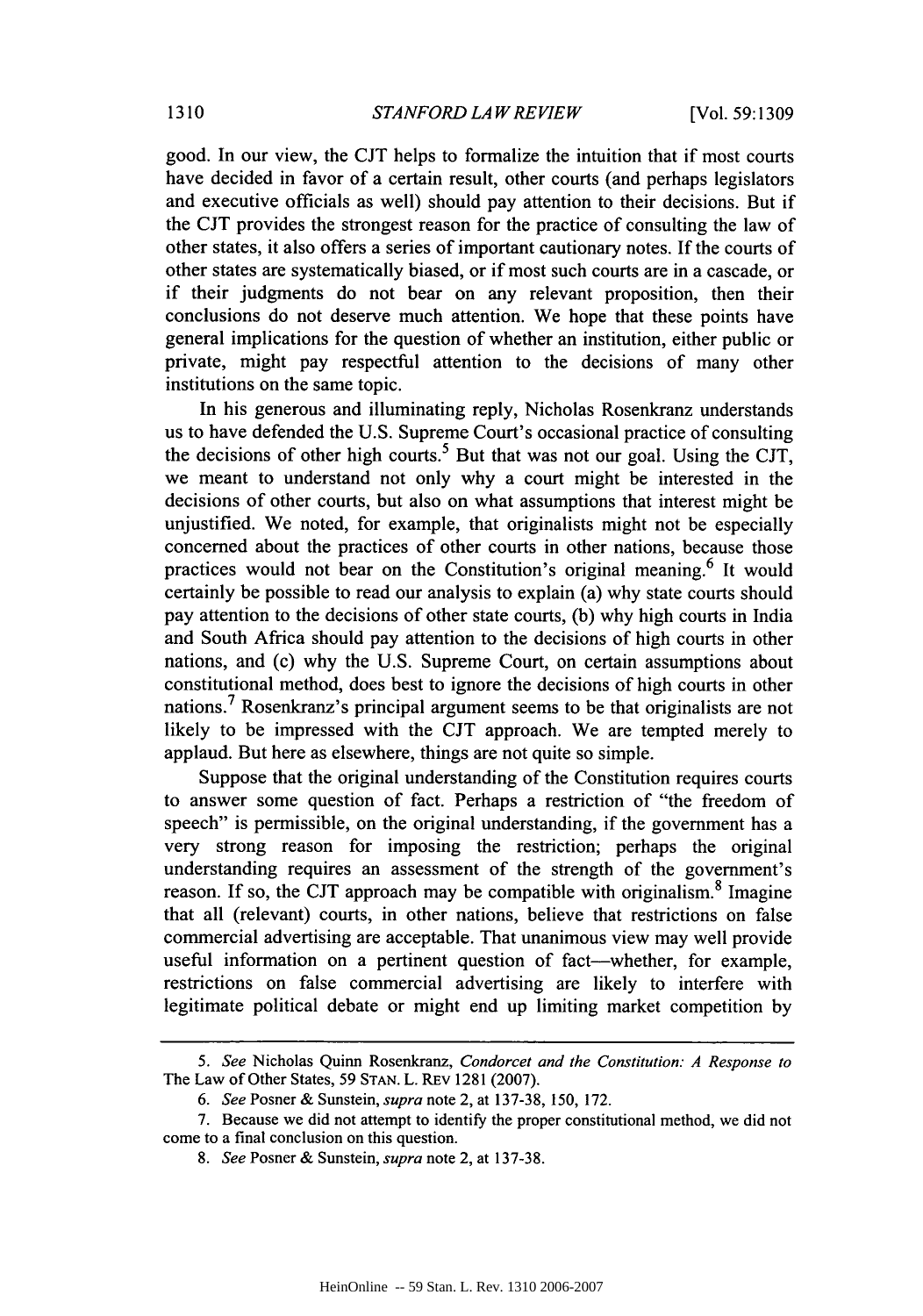reducing the ability of new entrants to bring their products to the attention of the public. One might reasonably think that if other democratic states can tolerate such restrictions, or if other market economies can flourish despite such restrictions, then restricting commercial advertising provides significant benefits and imposes few costs.

Or suppose that the word "unreasonable" in the Fourth Amendment requires courts to make judgments of both fact and value in order to decide whether a certain search is reasonable. **If** all other (relevant) courts believe that it is "reasonable" to undertake administrative searches under provisions that require an assessment of the reasonableness of searches and seizures, the **CJT** approach deserves attention. The experiences of other states may provide courts with information about whether such searches are likely to be intrusive or not, whether less restrictive substitutes are available, and whether the searches provide valuable information. Whether originalism is compatible with the **CJT** approach depends on the nature of the original understanding, and we cannot know that without investigating that understanding.

Rosenkranz is right, however, to emphasize that in many domains, the original understanding will require courts to pay no attention to the law of other states. But he also offers a more provocative argument, to the effect that an approach based on the **CJT** would compromise democratic values, in a way that should trouble nonoriginalists no less than originalists:

The notion of unelected judges updating the Constitution to reflect their own evolving view of good government is troubling to some, in itself. But the notion that this evolution may be brought about **by** changes in foreign law raises even deeper issues of democratic self-governance. Again, to put the point most sharply, when the Supreme Court declares that the Constitution evolves, and declares further that foreign law effects its evolution, it is declaring nothing less than *the power of foreign governments to change the meaning of the U.S. Constitution.9*

We confess that we are not sure what Rosenkranz means to say here. Do judges who depart from the original understanding engage in the project of "updating" it? The answer would be clear only if departures from the original understanding count as "updating," which nonoriginalists deny; the word "updating" begs the question on originalism's behalf. Nonoriginalists believe that the Constitution is binding and should not be "updated"; they reject the view that the original understanding is part of the Constitution.<sup>10</sup> Nor is it clear what "a devotee of democracy" should fear most. Suppose that judges invoked the original understanding to strike down a great deal of democratically enacted

**<sup>9.</sup>** Rosenkranz, *supra* note **5,** at 1304 (footnote omitted).

**<sup>10.</sup>** Note also that many originalists accept stare decisis and are therefore willing to adhere to decisions that depart from the original understanding. *See, e.g.,* Antonin Scalia, *Originalism: The Lesser Evil,* **57 U. CIN.** *L.* REv. 849, **861-64 (1989)** (referring to stare decisis and "faint-hearted" originalism). The idea of stare decisis is not itself in the Constitution, and originalists have not generally contended that its use is compelled **by** the original understanding.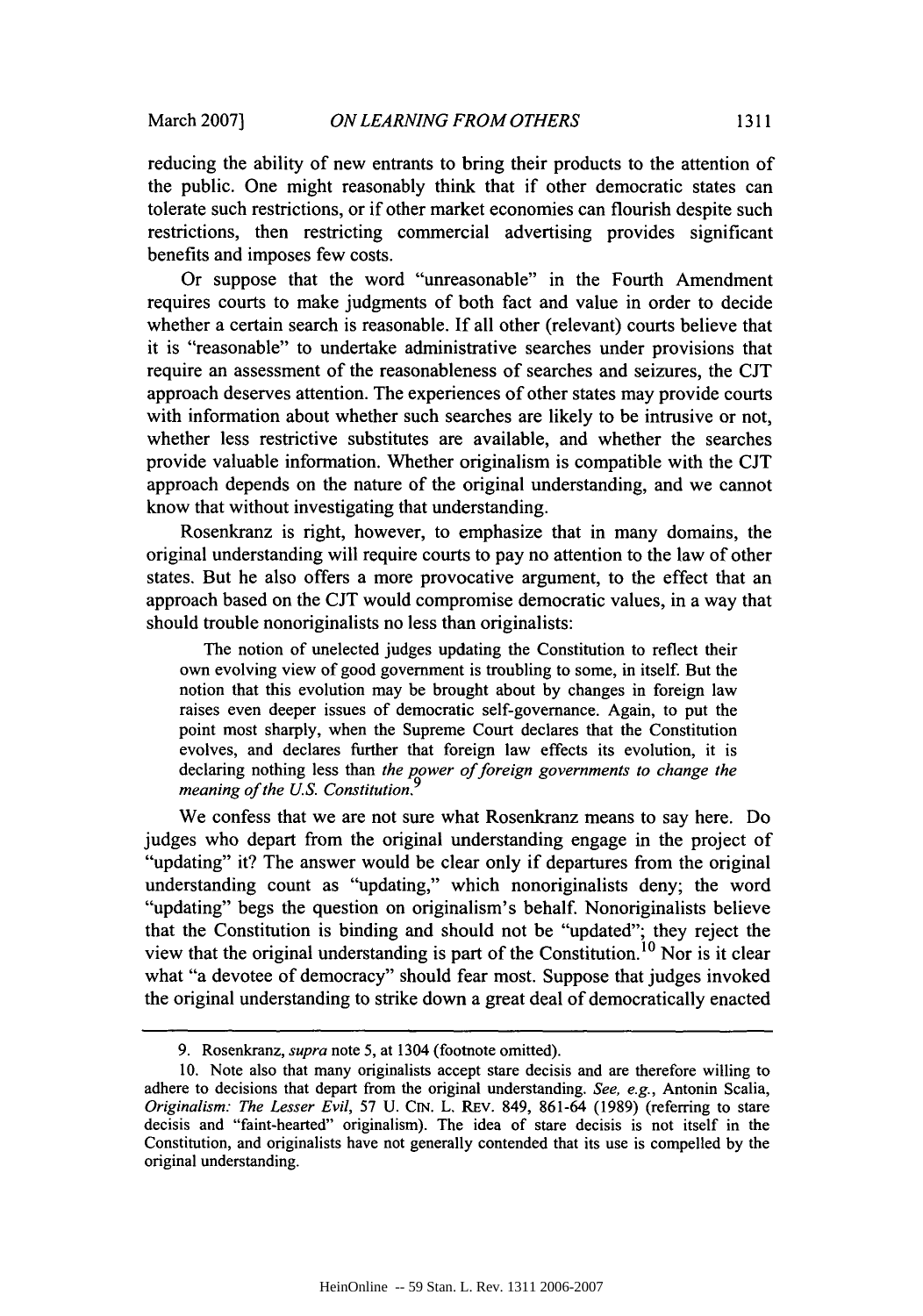legislation. Should devotees of democracy be delighted? Or suppose that whatever the original understanding, judges interpreted the founding document with a presumption of constitutionality, so as to ensure the validation of almost all democratically enacted decisions of Congress and state legislatures.<sup>11</sup> Suppose that judges did so with explicit reference to the CJT itself, on the theory that democratically enacted decisions are highly likely to reflect the views of many people.<sup>12</sup> Should a devotee of democracy be troubled?<sup>13</sup> The relationship between originalism and democracy is uneasy at best.

Let us put these questions to one side. Rosenkranz thinks that it is bad enough for unelected judges to update the Constitution on the basis of their policy preferences; it is worse (apparently) for unelected judges to update the Constitution by relying on the law of other states. But the whole point of relying on the law of other states is to constrain judicial policy preferences. When a state court in Arizona relies on the practices of the other forty-nine states, it is not giving its own policy preferences free reign. It is engaged in a form of self-discipline. 14 Our own interest in the CJT stems from the thought that judges (or legislators or administrators) might consult the practices of others to limit their own judgments by obtaining relevant information. Those who follow the general practice of many others do so to constrain their discretion, not to increase it.

Rosenkranz's most fundamental concern appears to be that under the CJT approach, foreign governments will have the power to change the meaning of the U.S. Constitution. We happily agree that it would be most unfortunate if the CJT approach gave the French Parliament the power to declare that the U.S. Constitution prohibits the death penalty. But we are not terribly worried. In fact the CJT approach would likely forbid the result that Rosenkranz fears. France has just one "vote," and the vote must be sincere. At most, France's law would do no more than express the view of one of 193 or so nations. The view is information only; it is not a political act, and it lacks authority. To the extent that France has acted sincerely, it does have the ability to inform the United

*<sup>11.</sup> See* **ADRIAN** VERMEULE, **JUDGING UNDER UNCERTAINTY: AN INSTITUTIONAL** THEORY OF **LEGAL** INTERPRETATION (2006).

<sup>12.</sup> *See* Adrian Vermeule, *Common-Law Constitutionalism and the Limits of Reason 4-* 28 (Harvard Pub. Law Working Paper No. 07-02), *available at* http://ssm.coin/ abstract=969527.

<sup>13.</sup> A democrat might of course seek to invalidate legislation that is not produced in a genuinely democratic way. *See* JOHN HART ELY, DEMOCRACY **AND** DISTRUST: A THEORY OF **JUDICIAL** REVIEw (1980).

<sup>14.</sup> Perhaps Rosenkranz implicitly embraces the "fig leaf' theory that has been advanced **by** others. *See, e.g.,* Richard A. Posner, *The Supreme Court 2004 Term-Foreword. A Political Court,* **119** HARV. L. REv. **32,** 88-89 (2005) (arguing that judges incorporate their own policy preferences under the guise of applying foreign law). But if that is what is going on, there is no realistic fear that foreign states can influence American law (or, at least, their power to do so is hampered **by** their ability only to be a fig leaf for the policy preferences of current judges).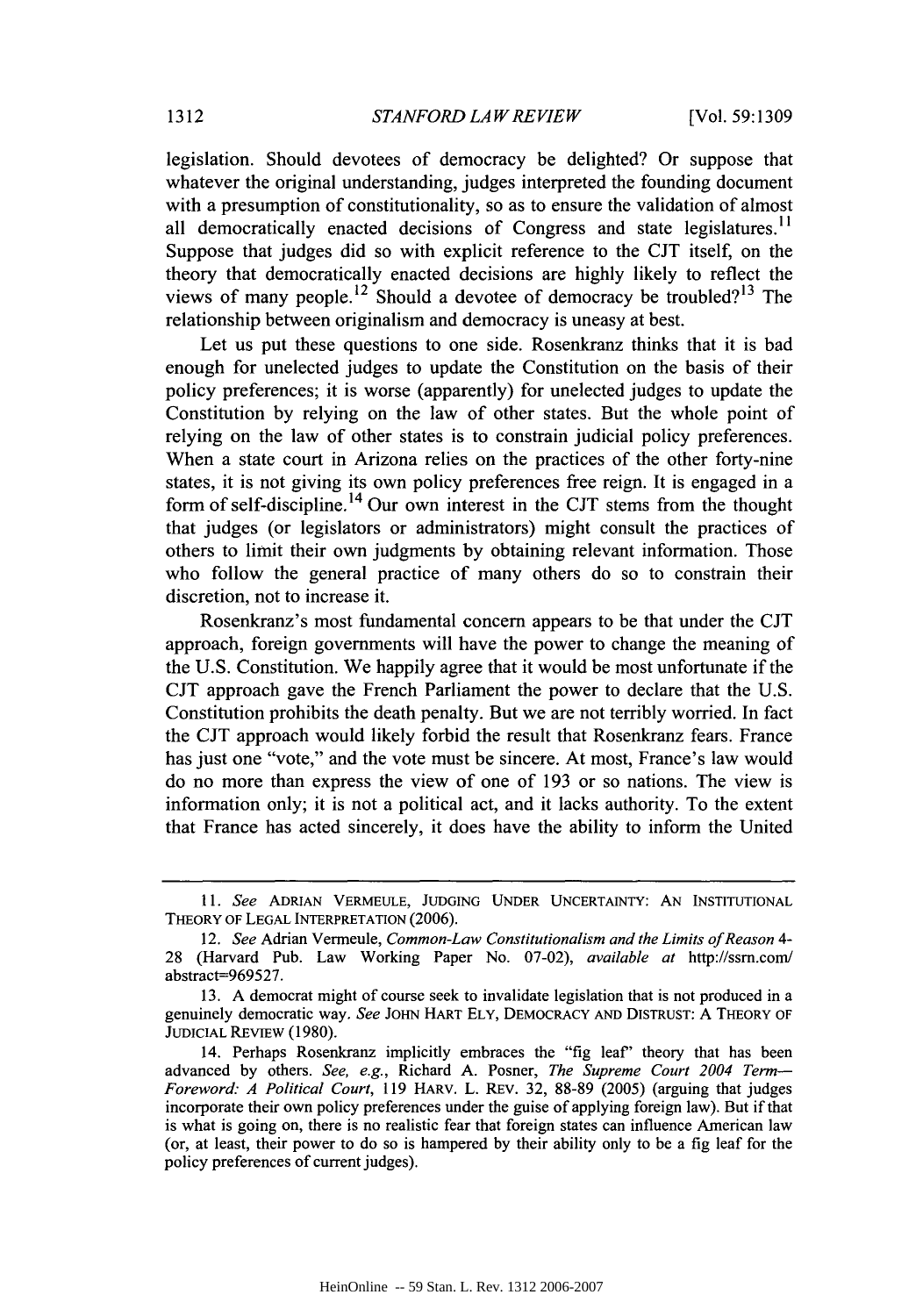States, but that ability is analogous to what happens when France increases the red wine consumption of American citizens as a result of a study showing that French people who consume red wine have longer lives. Information and power are different phenomena. If the German legislature takes account of the practices of legislatures in the United States, France, Italy, and Spain, we should not fear that the latter nations have usurped the lawmaking function of the German legislature.

As an analogy, consider the development of the common law. It is possible that a British court's decision about the availability of specific performance for breach of contract could influence an Illinois common law court. (Stranger things have happened.) It would seem odd to say that, by virtue of this influence, Britain has exercised the power to change the meaning of Illinois law. The Illinois court attends to the British court not because it has special authority but because its decision is a useful source of information. To give a more pedestrian example, imagine that the Supreme Court of Arizona is interested in the law of other states. Should we be very troubled that by demonstrating that interest, the court has allowed New York and Tennessee to decide on the meaning of Arizona law?

There is a confusion, here and elsewhere, between learning and obeying or, correlatively, informing and ordering. The United Kingdom can inform the United States of physical and (assuming they exist) moral facts-more precisely, the United Kingdom can provide to the United States information about those physical and moral facts. If the CJT were explicitly rather than intuitively incorporated into doctrine, then American courts would be constrained to take this information about facts into account. But American courts are already required to make their decisions on the basis of the facts; instructing them to take these "foreign" facts into account no more reduces their authority than instructing them to take account of valid scientific studies, perhaps from the United Kingdom, that they would otherwise be inclined to ignore. Requiring courts to follow scientific studies rather than relying on anecdotes or local knowledge reduces their discretion in the unimportant sense that it reduces their discretion to make errors. It improves their decisions. Requiring courts to use information derived from foreign sources, where and if appropriate under the governing interpretive method, should have the same effect.

Rosenkranz objects that we do not need to have unelected judges update the Constitution because Article V already provides that function. In making this argument, he shifts the debate from one about the **CJT** to one about originalism. Originalists believe that in defiance of Article V, nonoriginalists change the Constitution **by** departing from the original understanding. But the Article V argument gives originalists no help at all; the question is whether departing from the original understanding updates or changes the Constitution. Unless the key questions are begged, the **CJT** approach cannot be ruled offlimits **by** reference to Article V. State constitutions contain provisions for